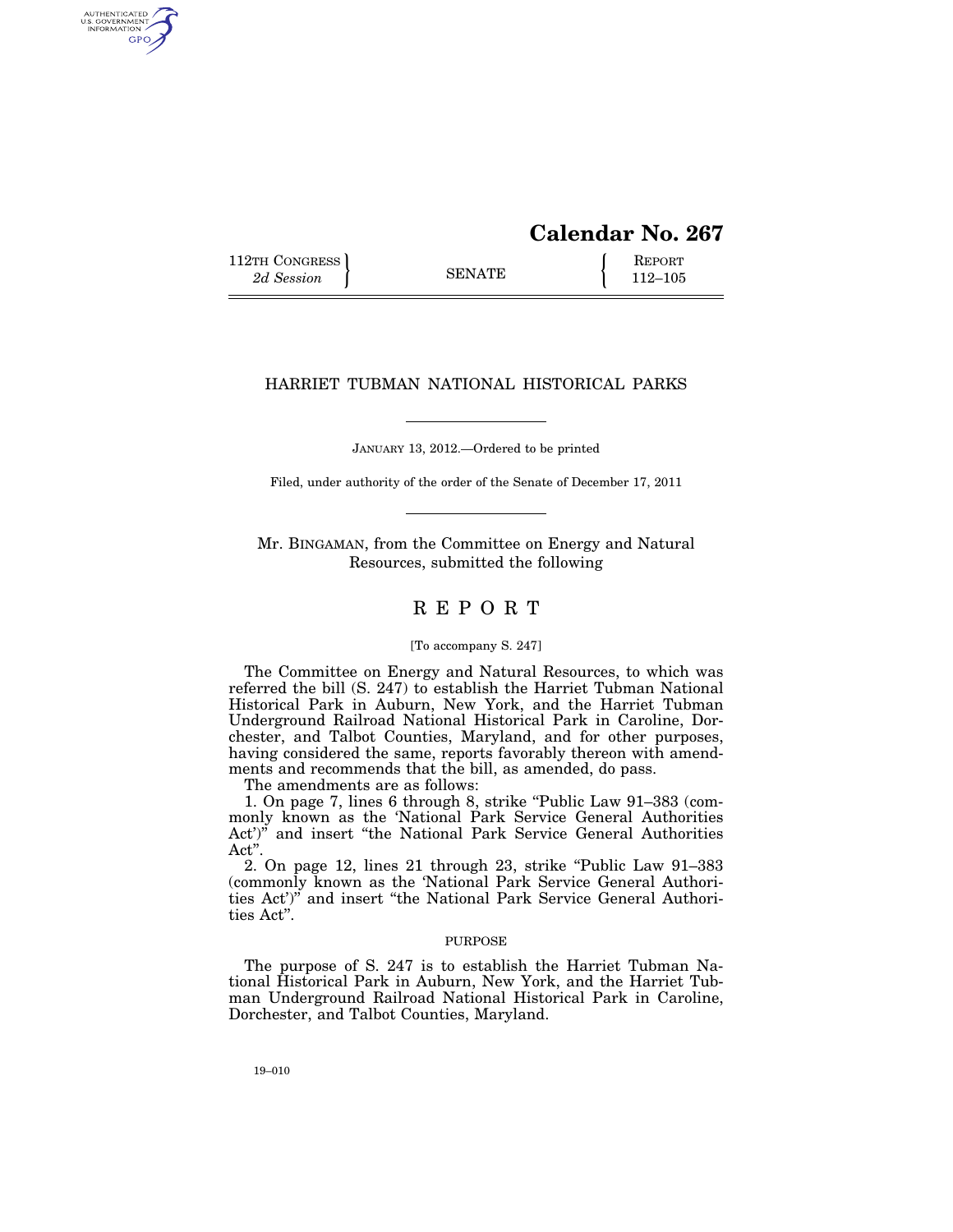#### BACKGROUND AND NEED

Often referred to as ''the Moses of her people,'' Harriet Tubman, born Araminta Ross, was responsible for helping hundreds of enslaved people escape from bondage to freedom as the most famous conductor on the Underground Railroad resistance network. Born circa 1822, Tubman changed her name to Harriet as a young adult. At age 25, she married John Tubman while both were slaves on Brodess Farms in Dorchester County, Maryland. Tubman escaped from enslavement in 1849, when she slipped away alone on a pitchdark night through the wetlands and tidal streams that characterize Maryland's Eastern Shore.

Tubman defied capture and the imposing wilderness to return repeatedly to Dorchester and Caroline Counties in Maryland to conduct family and other enslaved people to freedom in the North. Tubman used her skills to go into the slave states of Virginia, Florida, and South Carolina to lead hundreds of additional slaves to freedom. During the Civil War she served her country as a spy, a scout, a cook, and a nurse. In June 1863 she guided Union troops in South Carolina for an assault along the Combahee River resulting in the emancipation of hundreds of enslaved African Americans.

Following the Civil War, Tubman settled in Auburn, New York, where she was active in the Women's Suffrage movement, working alongside Susan B. Anthony and Emily Howland. An intensely spiritual person, Tubman was active in Auburn's African Methodist Episcopal Zion Church and donated land to the Church for the establishment of a home ''for aged and indigent colored people.'' On March 10, 1913, she died at the home she founded for the aged and was buried in Auburn at Fort Hill Cemetery. Harriet Tubman was a true American patriot for whom liberty and freedom were not just concepts. She lived those principles and shared that freedom with hundreds of others.

While few structures remain in the Maryland Eastern Shore area where Tubman grew up, the landscape and wetlands that shaped the character of one of the most iconic figures in American history remain nearly the same as when she escaped into the night seeking freedom. The properties associated with her youth would be familiar to her even though the structures are gone. A number of closely related Tubman resources exist on lands adjacent to the proposed park managed by the U.S. Fish and Wildlife Service at Blackwater National Wildlife Refuge.

In New York, on the other hand, many of the buildings associated with Tubman's life are intact. Her home where she lived, the Tubman Home for the Aged she founded, the African Methodist Episcopal Zion Episcopal Church where she worshipped, and the Fort Hills Cemetery where she was buried, still stand.

Public Law 106–516 directed the Secretary of the Interior to conduct a special resource study to determine the appropriateness of establishing a unit in the National Park Service to honor Harriet Tubman. The National Park Service public process during the resource study found extensive public support including private property owners. This support led the Park Service to recommend that designation of two geographically separate units would be appropriate. The Maryland site would include large sections of landscape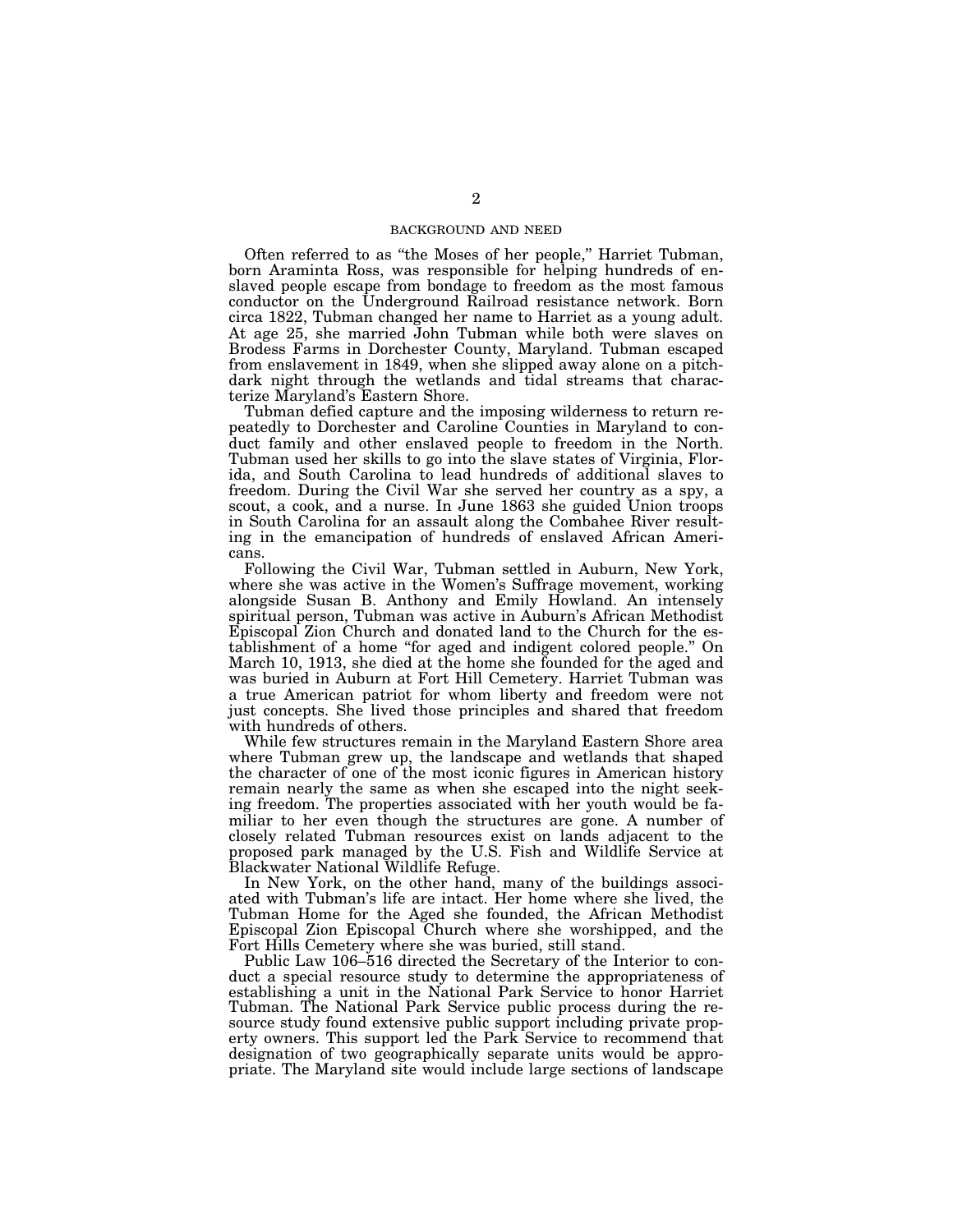that are consistent of Tubman's time that are historically relevant. The New York park would include the tightly clustered Tubmanassociated buildings in Auburn.

S. 247 would designate two new units of the National Park System to honor Harriet Tubman. In Maryland, the Harriet Tubman Underground Railroad National Historical Park would be established and composed of nationally significant historic landscapes associated with Harriet Tubman in Caroline, Dorchester, and Talbot Counties. The park would be established upon the Secretary of the Interior's determination that sufficient land or interest in land has been acquired to constitute a park and would provide for interpretation and preservation of the landscape through cooperative agreements with the U.S. Fish and Wildlife Service, the State of Maryland, colleges, non-profit organizations, and individuals.

The Harriet Tubman National Historical Park in Auburn, New York, would be established upon the Secretary of the Interior's determination that sufficient land or interest in land has been acquired to constitute a park. The historical park will include the Harriet Tubman home, the Tubman Home for the Aged, and the African Methodist Episcopal Zion Church and associated land.

#### LEGISLATIVE HISTORY

S. 247 was introduced by Senators Cardin, Gillibrand, Mikulski, and Schumer on February 2, 2011. The Subcommittee on National Parks held a hearing on S. 247 on May 11, 2011 (S. Hrg. 112–124). On November 10, 2011, the Committee on Energy and Natural Resources ordered S. 247 favorably reported with amendments.

During the 111th Congress, the Committee considered similar legislation, S. 227, sponsored by Senators Cardin, Clinton, Gillibrand, Mikulski, and Schumer. The Subcommittee on National Parks held a hearing on S. 227 on January 15, 2009 (S. Hrg. 111– 92).

#### COMMITTEE RECOMMENDATION

The Senate Committee on Energy and Natural Resources, in open business session on November 10, 2011, by a voice vote of a quorum present, recommends that the Senate pass S. 247, if amended as described herein. Senators Barrasso, Risch, Lee, Paul, and Corker asked to be recorded as opposing the measure.

#### COMMITTEE AMENDMENTS

During its consideration of S. 247, the Committee adopted two amendments, which correct references to the National Park Service General Authorities Act.

#### SECTION-BY-SECTION ANALYSIS

*Section 1* contains the short title, the ''Harriet Tubman National Historical Parks Act''.

*Section 2(a)* defines key terms used in this section.

Subsection (b) establishes the Harriet Tubman Underground Railroad Historical Park in Caroline, Dorchester, and Talbot Counties, Maryland as a unit of the National Park System.

Paragraph (3) authorizes the Secretary of the Interior to acquire land and interests in land within the authorized acquisition areas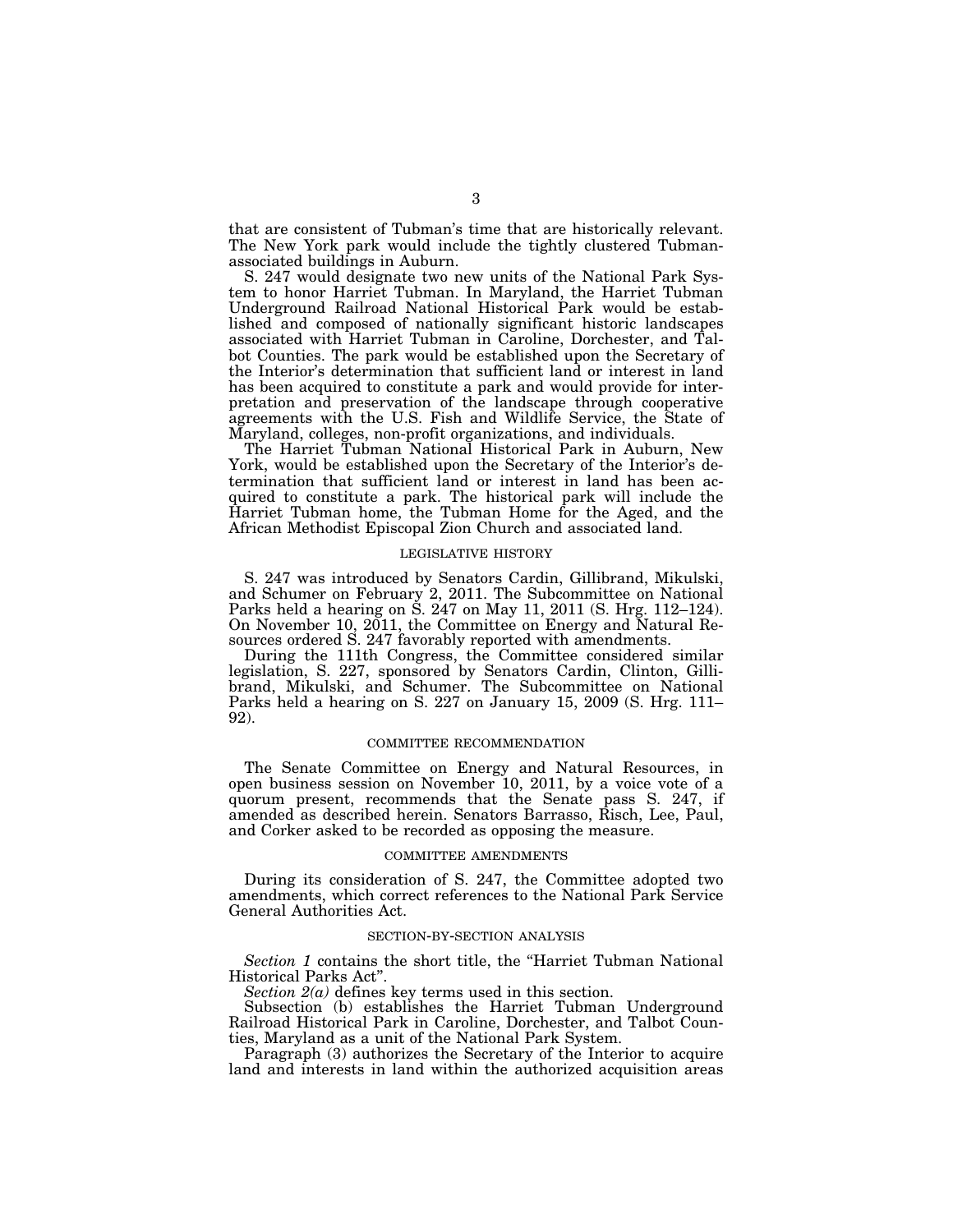as identified on the map by purchase from willing sellers, donation, or exchange. The boundary of the park is to be adjusted once acquisitions are made.

Subsection  $(c)(1-3)$  directs the Director of the National Park Service and the Director of the United States Fish and Wildlife Service to enter into an agreement to allow the Park Service to provide for public interpretation of historic resources within the boundary of the Blackwater National Wildlife Refuge, including interpretative tours to sites and resources outside of the boundary of the park relating to the life of Harriet Tubman and the Underground Railroad.

Paragraph (4) authorizes the Secretary to enter into cooperative agreements to mark, interpret, and restore nationally significant historic or cultural resources relating to the life of Harriet Tubman or the Underground Railroad within the boundaries of the park. The Secretary may enter into a cooperative agreement with the State of Maryland to design, construct, operate, and maintain a joint visitor center on land owned by the State. The Federal cost share shall not exceed 50 percent.

Subsection (d) provides that a general management plan for the park shall be prepared no later than three years after the date on which funds are made available. The Secretary shall coordinate with the Blackwater National Wildlife Refuge, the Harriet Tubman National Historic Park, and the National Underground Railroad Network to Freedom.

Subsection (e) authorizes appropriations of such sums as are necessary.

*Section 3(a)* defines key terms used in this section.

Subsection (b) establishes the Harriet Tubman National Historical Park in Auburn, New York as a unit of the National Park System.

Paragraph (4) authorizes the Secretary to acquire land and interests in land within the areas identified on the map by purchase from willing sellers, donation, or exchange.

Subsection (c) allows the Secretary to provide interpretative tours to sites and resources outside of the boundary of the park relating to the life of Harriet Tubman.

Paragraph (3) provides that the Secretary may enter into cooperative agreements to mark, interpret and restore nationally significant historic or cultural resources and to conduct research relating to the life of Harriet Tubman. The Federal cost share shall not exceed 50 percent. Further, the Secretary must submit to the Attorney General any cooperative agreements involving religious property or property owned by a religious institution. No agreement will take effect until the Attorney General finds that the proposed agreement does not violate the Establishment Clause of the first amendment of the Constitution.

Subsection (d) provides that a general management plan for the park shall be prepared no later than three years after the date on which funds are made available. The Secretary shall coordinate with the Harriet Tubman Underground Railroad National Historic Park and the National Underground Railroad Network to Freedom.

Subsection (e) authorizes the necessary appropriations.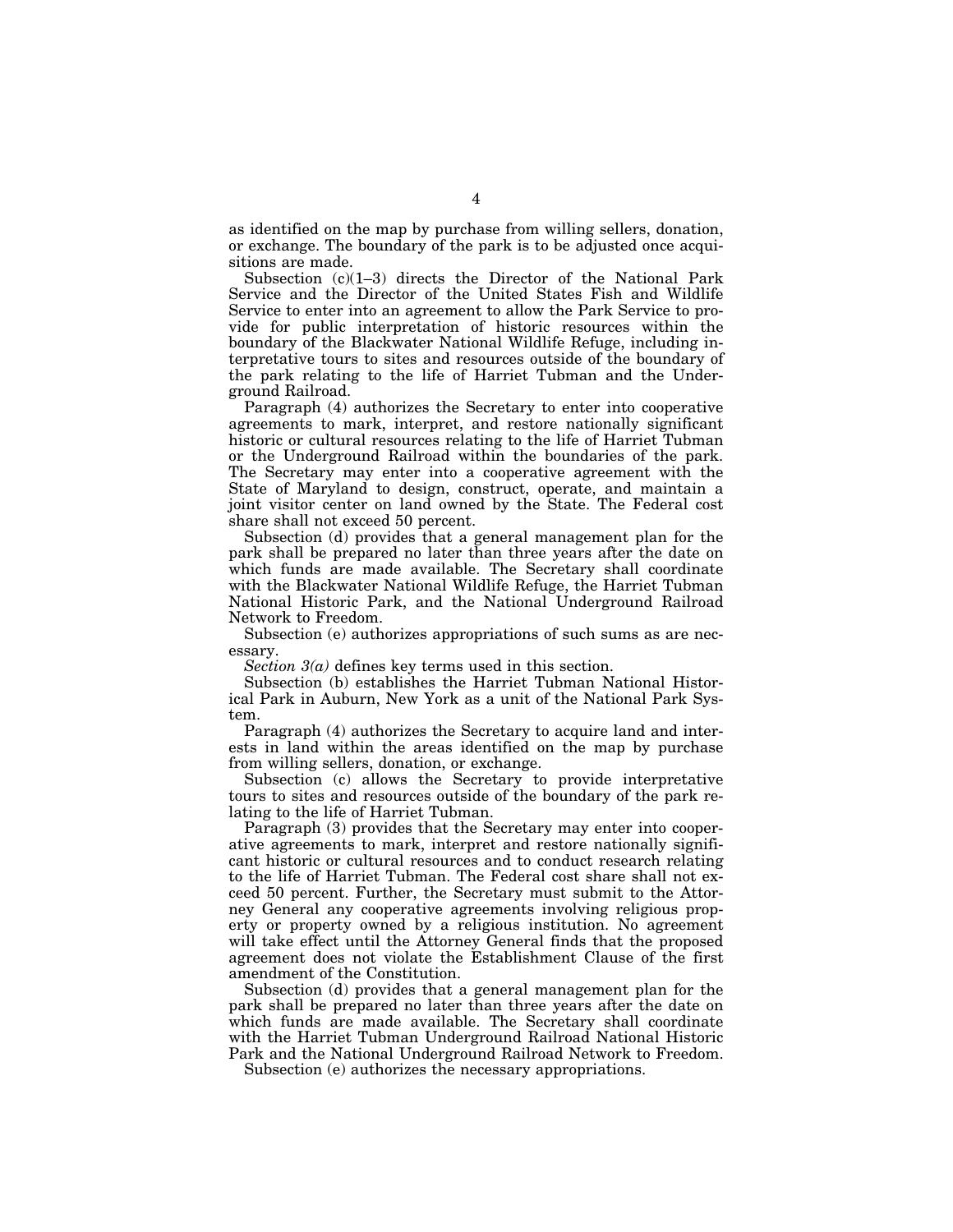#### COST AND BUDGETARY CONSIDERATIONS

The Congressional Budget Office estimate of the costs of this measure has been requested but was not received at the time the report was filed. When the Congressional Budget Office completes its costs estimate, it will be posted on the Internet at www.cbo.gov.

#### REGULATORY IMPACT EVALUATION

In compliance with paragraph 11(b) of rule XXVI of the Standing Rules of the Senate, the Committee makes the following evaluation of the regulatory impact which would be incurred in carrying out S. 247.

The bill is not a regulatory measure in the sense of imposing Government-established standards or significant economic responsibilities on private individuals and businesses.

No personal information would be collected in administering the program. Therefore, there would be no impact on personal privacy.

Little, if any, additional paperwork would result from the enactment of S. 247, as ordered reported.

#### CONGRESSIONALLY DIRECTED SPENDING

S. 247, as ordered reported, does not contain any congressionally directed spending items, limited tax benefits, or limited tariff benefits as defined in rule XLIV of the Standing Rules of the Senate.

#### EXECUTIVE COMMUNICATIONS

The testimony provided by the Department of the Interior at the May 11, 2011, Subcommittee on National Parks hearing on S. 247 follows:

### STATEMENT OF STEVEN E. WHITESELL, ASSOCIATE DIREC-TOR FOR PARK PLANNING, FACILITIES, AND LANDS, NA-TIONAL PARK SERVICE, DEPARTMENT OF THE INTERIOR

Mr. Chairman, thank you for the opportunity to present the views of the Department of the Interior on S. 247, a bill to establish the Harriet Tubman National Historical Park in Auburn, New York, and the Harriet Tubman Underground Railroad National Historical Park in Caroline, Dorchester, and Talbot Counties in Maryland.

The Department supports enactment of S. 247, with two technical amendments attached to this testimony. The Department testified in the House of Representatives on March 24, 2009, and in the Senate on July 15, 2009, in support of similar bills introduced during the 111th Congress.

Harriet Tubman is truly an iconic American. Born circa 1822 as an enslaved person in Dorchester County, Maryland, she courageously escaped her bondage in 1849, returned on many occasions to Dorchester and Caroline Counties to free others including members of her family and remains known, popularly and appropriately, as ''The Moses of her People.'' She was a leading ''conductor'' along the Underground Railroad guiding the enslaved to freedom at great risk to her own life. Her accomplishments were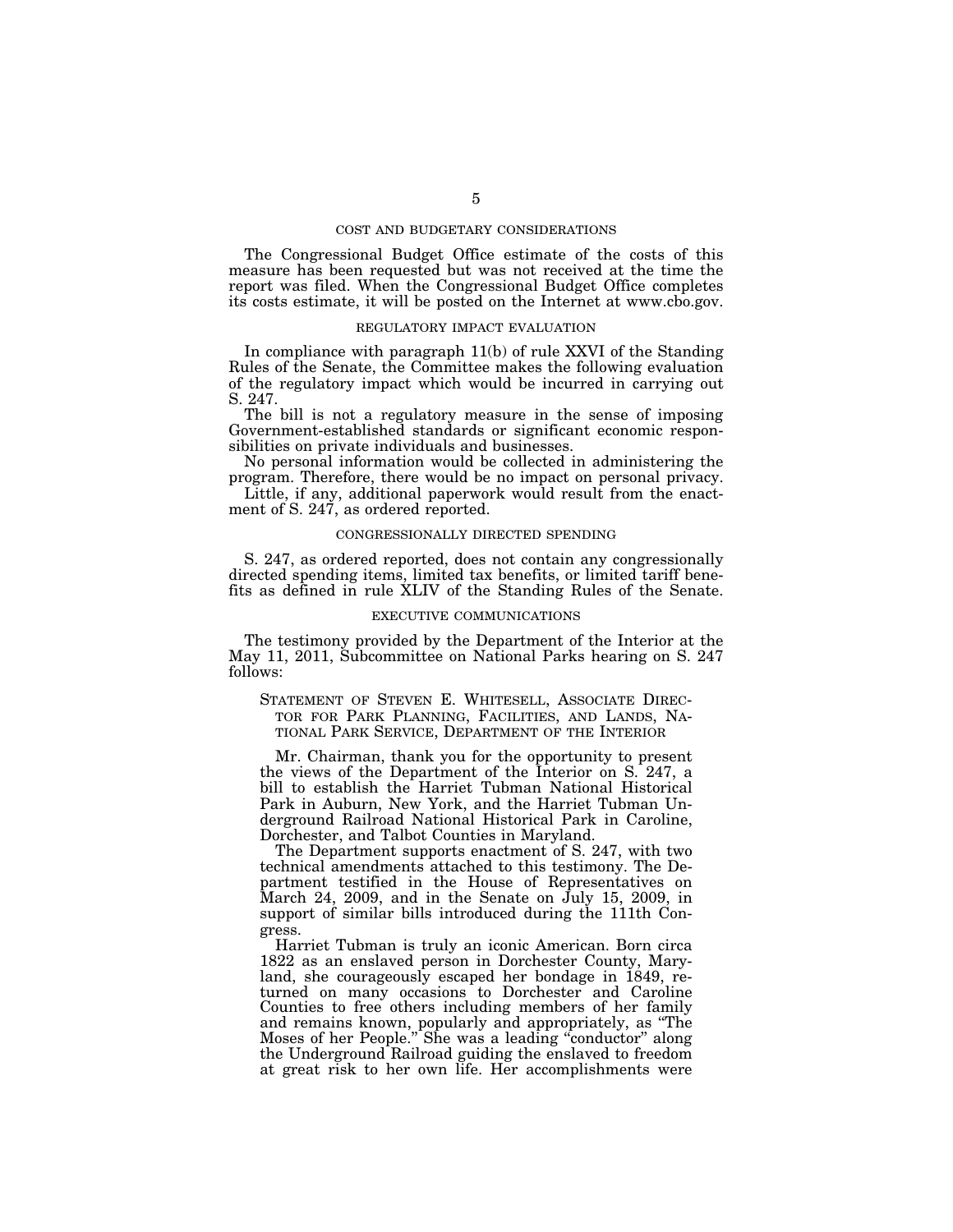admired and extolled by her contemporaries including the abolitionist leader and former slave Frederick Douglass. In 1868 Douglass wrote to Tubman:

Most that I have done and suffered in the service of our cause has been in public, and I have received much encouragement at every step of the way. You, on the other hand, have labored in a private way. I have wrought in the day—you in the night . . . The midnight sky and the silent stars have been the witnesses of your devotion to freedom and of your heroism.

Harriet Tubman served honorably during this nation's Civil War as a cook, nurse, scout, and spy for Union forces in Virginia, South Carolina, and Florida, always at personal risk and always advancing the quest for freedom by providing assistance to other enslaved people. In June 1863, she guided Union troops in South Carolina for an assault along the Combahee River resulting in the emancipation of hundreds of the enslaved.

At the invitation of then U.S. Senator and later Secretary of State William H. Seward, Harriet Tubman purchased land from him in Auburn, New York, where she lived and cared for members of her family and other former slaves seeking safe haven in the North. In later life, she became active in progressive causes including efforts for women's suffrage. Working closely with activists such as Susan B. Anthony and Emily Howland, she traveled from Auburn to cities in the East advocating voting rights for women. Harriet Tubman gave the keynote speech at the first meeting of the National Federation of Afro-American Women upon its founding in 1896.

Harriet Tubman was an intensely spiritual person and active in the African Methodist Episcopal (A.M.E.) Zion Church. In 1903 she donated land to the Church in Auburn for the establishment of a home "for aged and indigent colored people.'' She died on March 10, 1913, at this home for the aged and was buried with full military honors at Fort Hill Cemetery in Auburn. Booker T. Washington, also born into slavery, journeyed from Alabama a year later to speak at the installation of a commemorative plaque for her at Auburn City Hall.

Harriet Tubman is an American figure of lore and legend. Today, she is an enduring inspiration to those who cherish individual freedom and strive for human rights throughout the world.

On January 12, 2009, the Department transmitted the Harriet Tubman Special Resource Study to Congress. The study, authorized by Public Law 106–516, the Harriet Tubman Special Resource Study Act, concluded that the resources associated with Harriet Tubman in Auburn, New York, and Caroline, Dorchester, and Talbot Counties, Maryland met the national significance, suitability, feasibility, and need for National Park Service management criteria for potential units of the National Park System.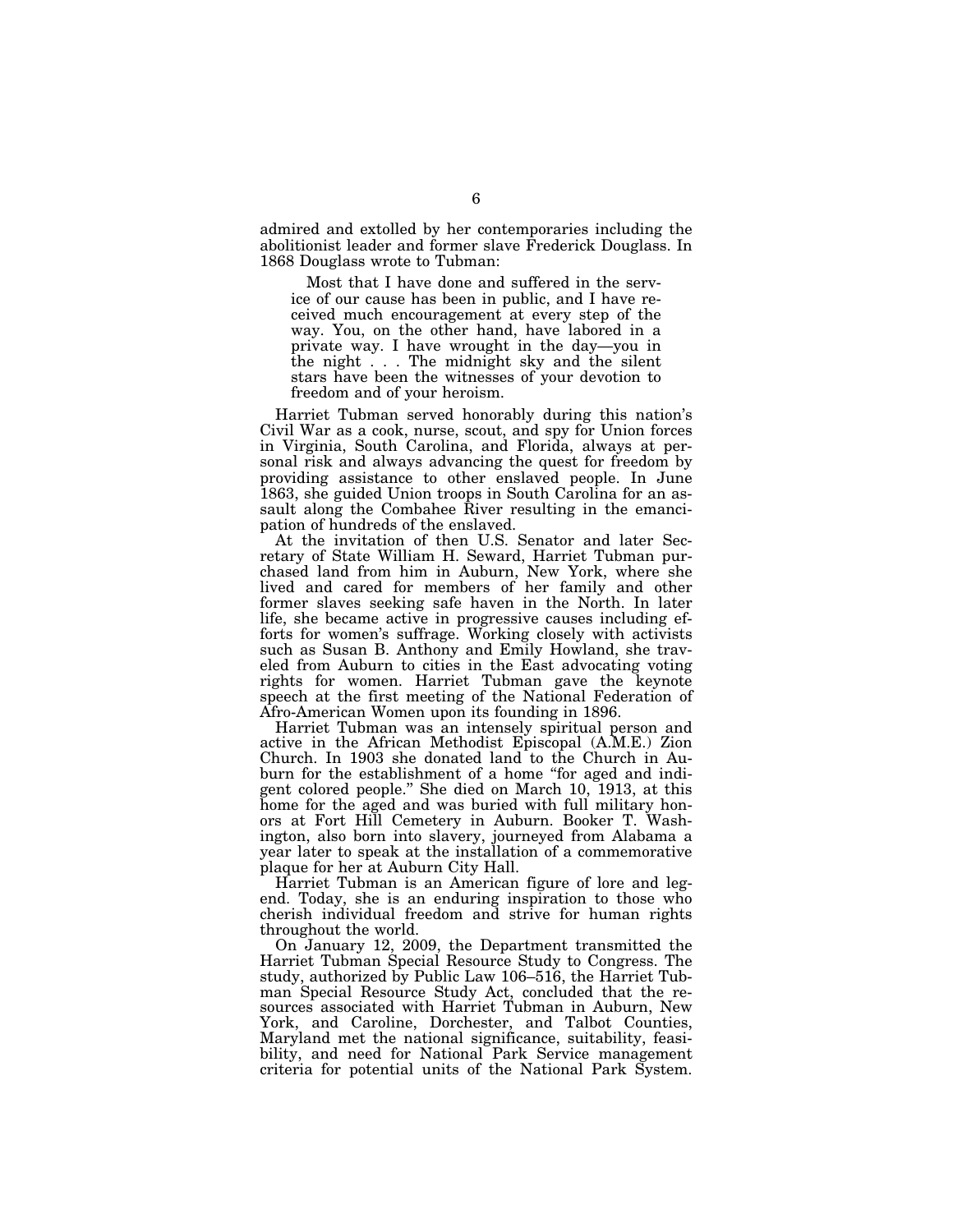After an intensive and lengthy public involvement process, the study found that there is extensive public support, including support by affected private property owners within the boundaries proposed by S. 247 in New York and Maryland, for the establishment of the two units. Locally elected officials in both states have also expressed their support.

S. 247 would authorize the Secretary of the Interior to establish a unit of the National Park System, the Harriet Tubman National Historical Park in Auburn, New York, upon determination that sufficient land or interests in land has been acquired to constitute a manageable park unit. The park would consist of the Harriet Tubman Home, the Home for the Aged, the Thompson Memorial A.M.E. Zion Church, which is no longer used for religious services, and its parsonage. The Secretary would be authorized to enter into cooperative agreements and provide technical and matching financial assistance to the A.M.E. Zion Church and others for historic preservation, rehabilitation, research, maintenance, and interpretation of the park and related Harriet Tubman resources in Auburn, New York. The Secretary would be further authorized to provide uniformed National Park Service staff to operate the park in partnership with the Church and to conduct interpretation and tours.

In Maryland, S. 247 would authorize the Secretary of the Interior to establish a unit of the National Park System, the Harriet Tubman Underground Railroad National Historical Park, in nationally significant historic landscapes associated with Harriet Tubman in Caroline, Dorchester, and Talbot Counties, upon determination that sufficient land or interests in land have been acquired to constitute a manageable park unit. This agricultural, forest, and riverine mosaic largely retains historic integrity from the time that Tubman was born enslaved, worked in the fields and forests, emancipated herself, and helped others there to escape to freedom.

The Secretary of the Interior would be authorized to provide matching grants to the state of Maryland for the construction of a visitor services facility to be jointly operated by the state and uniformed staff of the National Park Service. The Secretary would be further authorized to enter into cooperative agreements with various organizations and property owners, and provide grants for the restoration, rehabilitation, public use, and interpretation of sites and resources related to Harriet Tubman. Because a number of closely related Harriet Tubman resources exist on lands adjacent to the proposed park at Blackwater National Wildlife Refuge, which is managed by the U.S. Fish and Wildlife Service, or on lands scheduled for future refuge acquisition, the bill provides for an interagency agreement between the U.S. Fish and Wildlife Service and the National Park Service to promote compatible stewardship and interpretation of these resources.